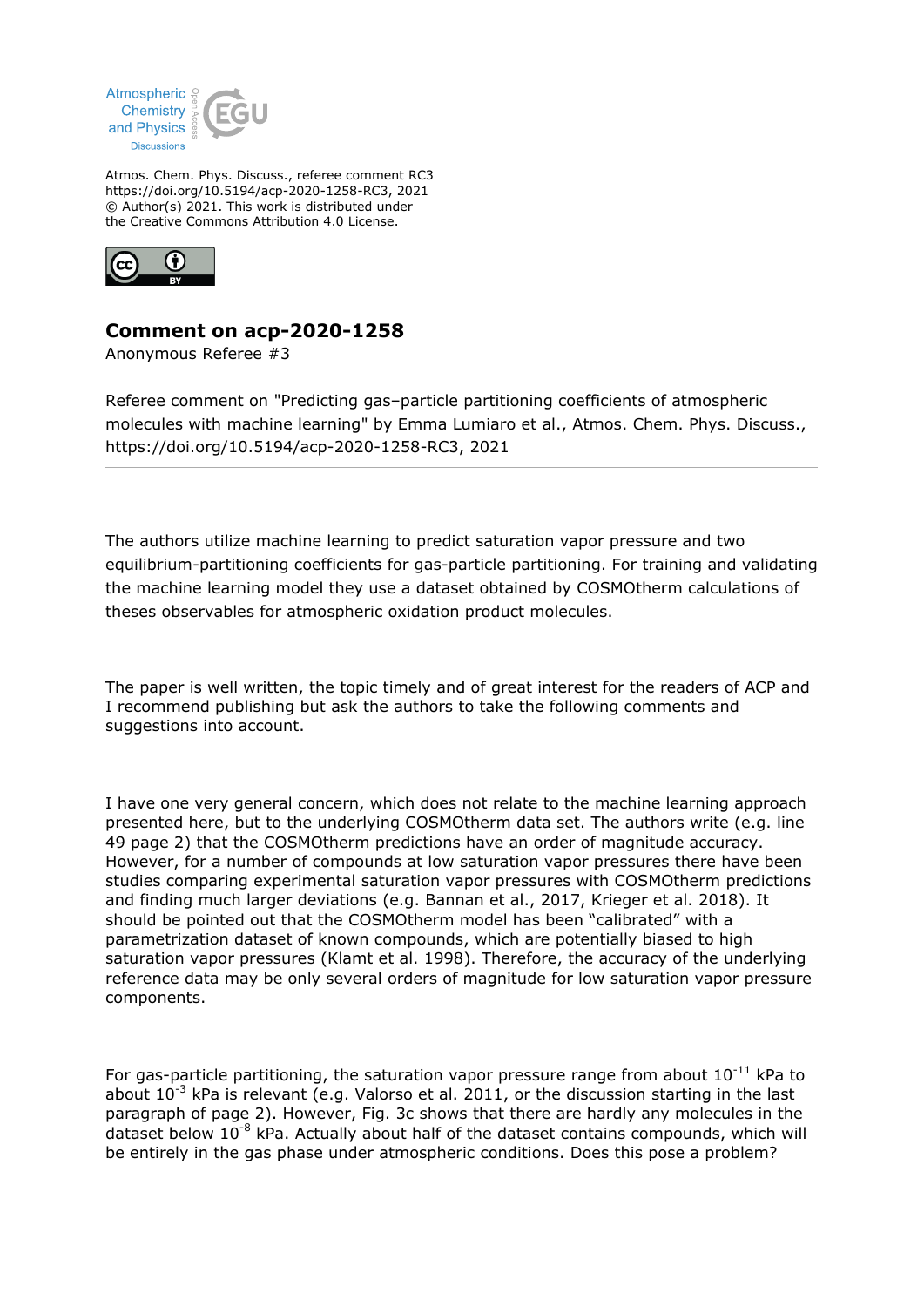Related: the last paragraph on page 6 states that Wang's dataset is rather small for machine learning but internally consistent. I intuitively understand that this helps the machine-learning model to succeed in predicting well. However, the authors write that Sanders's dataset for 17350 Henry's law constant are not internally consistent (as Wang's dataset). But what if the Sander's data are the correct ones? What if the real world is more complex than what is predicted by COSMOtherm? Would the machine learning approaches fail because it there are no easy "rules" the machine-learning algorithm can pick out of the dataset? Would the output of a model trained with these data just produce random partitioning coefficients within the range of the data set? These questions are probably impossible to answer without doing the experiment. It would have been very interesting to see how the machine-learning model perform on the dataset of Sander, but this is clearly beyond the work presented here.

I find section 2.2.4 rather brief. For me – being not familiar with the topic – it is not possible to follow despite Fig. 4d. May be extent a bit?

Discussion on page 16: Related to my comments above, without experimental vapor pressures for the C10 compounds being available, this discussion is interesting, but there may be surprises if experimental vapor pressures become available. I feel the authors should clearly state that the COMOtherm predictions are not validated in this pressure regime at all.

Technical comment:

Page 12, line 292: Figure 5 should be Fig. 3, correct?

References:

Bannan, T. J. et al.: Measured Saturation Vapor Pressures of Phenolic and Nitro-aromatic Compounds, Environ. Sci. Technol. 2017, 51, 3922−3928.

Klamt, A.; et al.: Refinement and Parametrization of COSMO-RS, J. Phys. Chem. A 1998, 102, 5074-5085.

Krieger , U. K. et al.: A reference data set for validating vapor pressure measurement techniques: homologous series of polyethylene glycols, Atmos. Meas. Tech., 11, 49–63,